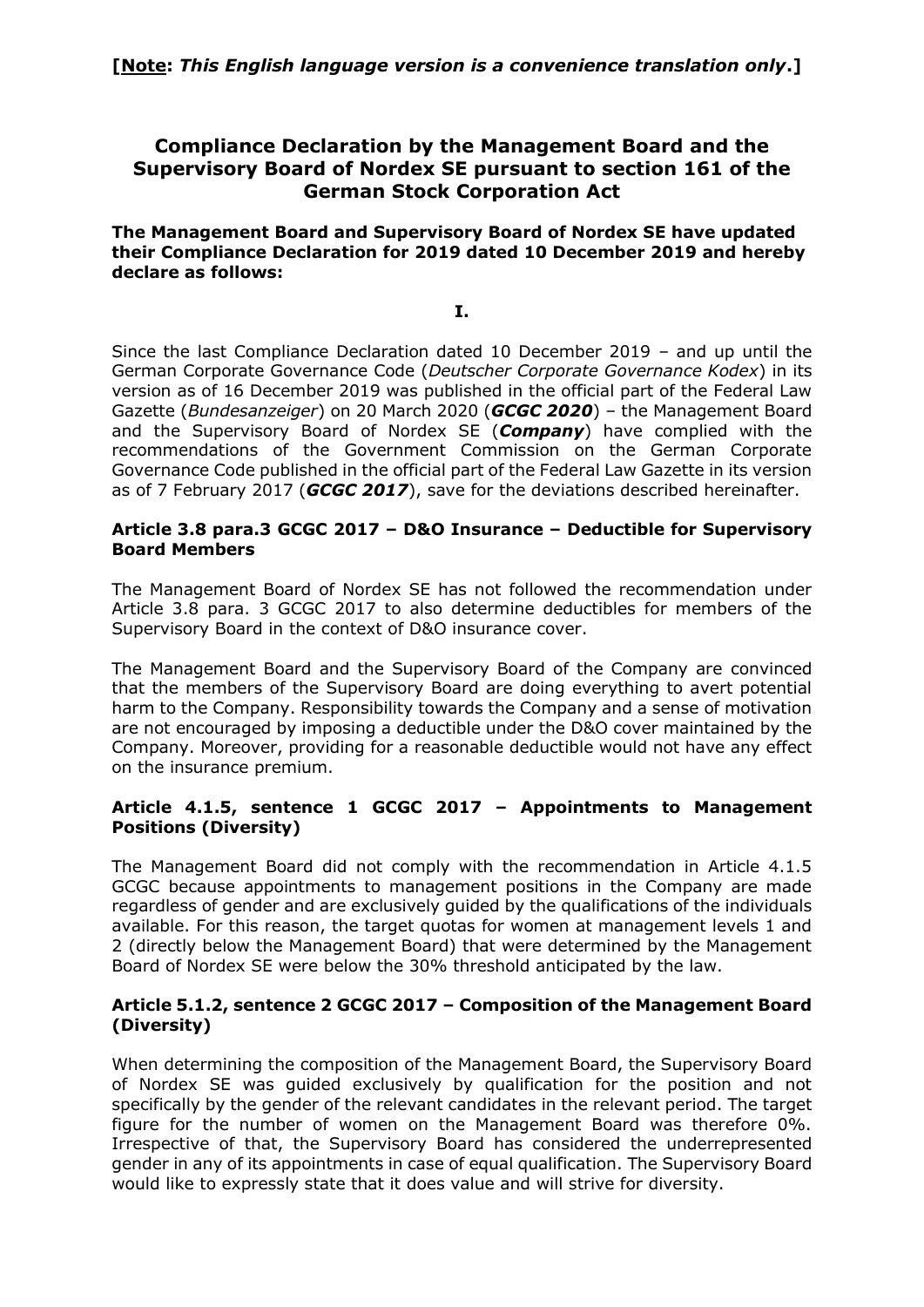### **Article 5.4.1 para. 2 GCGC 2017 – Composition Targets, Profile of Skills and Expertise, Maximum Term and Fixed Age Limits**

Contrary to the recommendation at the end of the first sentence and in the second sentence of Article 5.4.1 para. 2 GCGC 2017, the Supervisory Board of Nordex SE had not prepared a profile of skills and expertise or any composition targets for the entire Board in the relevant period; also, the Supervisory Board had not defined a maximum time limit for membership of the Supervisory Board in the relevant period. Furthermore, the Supervisory Board has not determined fixed age limits for the membership of the Management Board and the Supervisory Board.

Neither age nor the term of membership of the Management Board or the Supervisory Board are in themselves decisive for the capabilities, suitability and independence of a current or potential member of the Company's governing bodies. Therefore, the Supervisory Board of Nordex SE did not consider rigid restrictions on age, term or skills and expertise profiles to be a compelling measure given that these could also limit the Company's flexibility in making personnel decisions and restrict the number of possible candidates. Fixed profiles of skills and expertise and fixed composition targets, which could equally very well limit the Company's flexibility in making personnel decisions and the number of possible candidates, were not compelling in the Supervisory Board's view.

#### **II.**

The Management Board and the Supervisory Board of Nordex SE have complied with the recommendations of the GCGC 2020, save for the deviations described hereinafter. It is the management's stated intention to continue to do so going forward, if and to extent not otherwise set out below.

### **Article A.1 GCGC 2020 – Appointments to Management Positions (Diversity)**

The Management Board does not comply with the recommendation in Article A.1 GCGC 2020 because appointments to management positions in the Company are made regardless of gender and are exclusively guided by the qualifications of the individuals available. For this reason, the target quotas for women at management levels 1 and 2 (directly below the Management Board) that were determined by the Management Board of Nordex SE are currently and until further notice below the 30% threshold anticipated by the law.

### **Article B.1 GCGC 2020 – Composition of the Management Board (Diversity**)

When determining the composition of the Management Board, the Supervisory Board of Nordex SE was guided solely by qualification for the position and not specifically by the gender of the relevant candidates. The target figure for the number of women on the Management Board was 0%. Irrespective of that, the Supervisory Board did consider the underrepresented gender in any of its appointments in the event of equal qualification. However, the Supervisory Board would like to expressly state that it does value and will strive for diversity. Accordingly, on 20 November 2020 the target quota for women on the Management Board to be achieved in five years was set at 25%.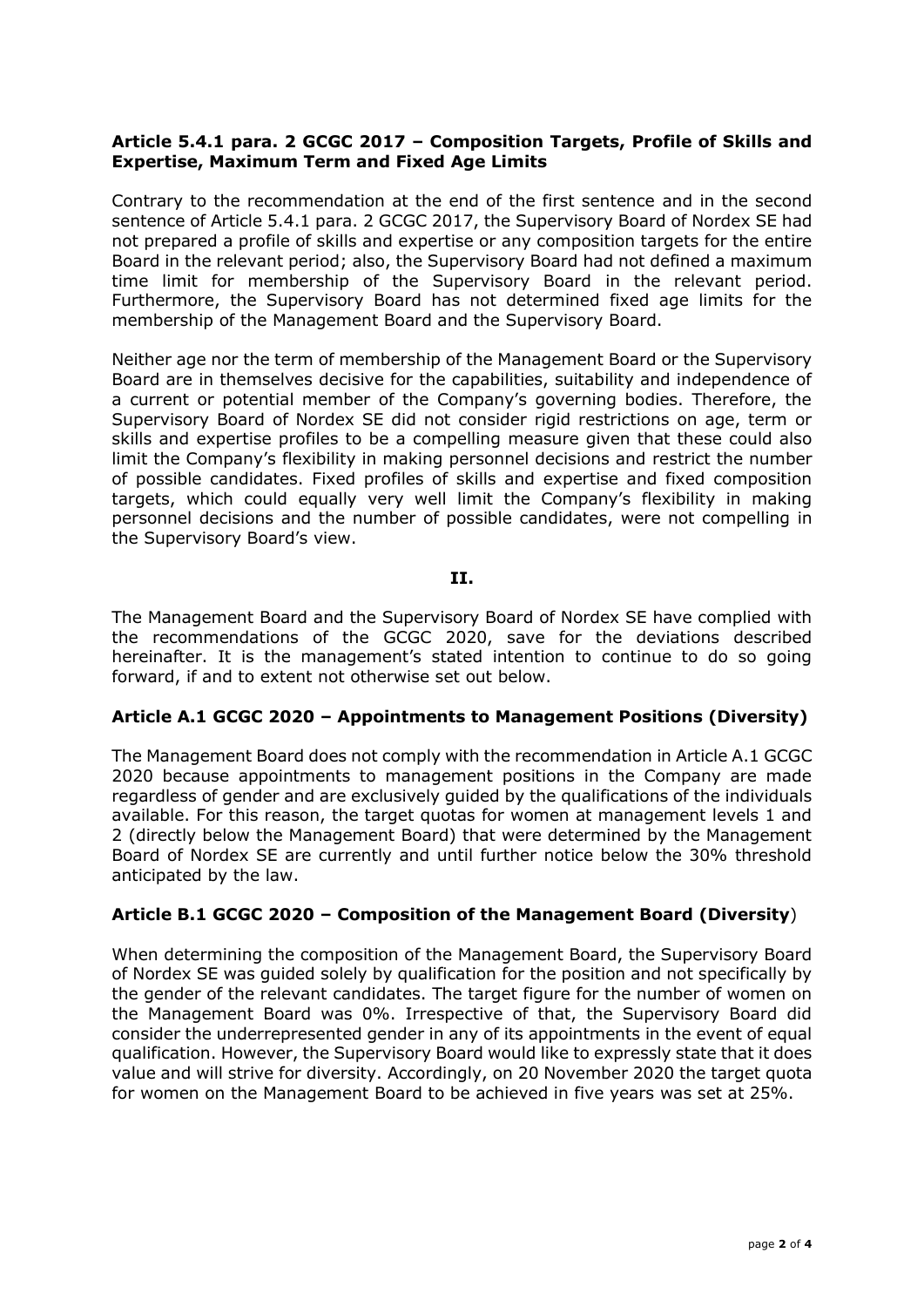# **Articles B.5 and C.2 GCGC 2020 – Age Limits for Management Board and Supervisory Board Members**

Contrary to Articles B.5 and C.2 GCGC 2020, the Supervisory Board of Nordex SE has not determined fixed age limits for membership of the Management Board and the Supervisory Board.

Age alone is not decisive for the capabilities, suitability and independence of a current or potential member of the Company's corporate bodies.

# **Article C.1 GCGC 2020 – Composition Targets and Profile of Skills and Expertise**

Contrary to the recommendation in Article C.1 GCGC 2020, the Supervisory Board of Nordex SE had not devised, before adopting the new version of the Rules of Procedure for the Supervisory Board on 20 November 2020, any profile of skills and expertise or any composition targets for the entire Board.

The Supervisory Board of Nordex SE recognises that - albeit not compelling - an expertise profile and such composition targets may facilitate the selection of qualified candidates and are an important signal to the investor community. The Supervisory Board has therefore determined composition targets and a profile of skills and expertise for the first time. The targets and profile requirements will be published with the Company's Corporate Governance Statement.

### **Article C.3 GCGC 2020 – Disclosure of Term of Membership**

Previously, the term of Supervisory Board membership was not disclosed. However, this disclosure is planned to be made in future.

### **Article C.7 and C.10 GCGC 2020 – Independence**

The Supervisory Board of Nordex SE is not in compliance with the recommendation under Article C.7 GCGC 2020 pursuant to which more than half of the shareholder representatives be independent from the Company and the Management Board and is also not in compliance with the recommendation of Article C.10 GCGC 2020, that the Chair of the Supervisory Board, the Chair of the Audit Committee, and the Chair of the committee that addresses Management Board remuneration shall be independent from the Company and the Management Board.

The assessment of the absence of independence in the case of the three Supervisory Board members that have served the Company more than one term is of precautionary nature and essentially based on the grounds that paragraph 2 of Article C.7 (last indent) GCGC 2020 states that more than twelve years' membership of the Supervisory Board is an indicative factor precluding independence. The Supervisory Board, however, is of the view that in practice its organisation and the joint execution of its duties ensure that the work and activities of the Management Board are appropriately supervised. There is no reason to doubt the objectivity and professionality of the members concerned and their skills, expertise and experience are highly regarded and of great value to the Company. Finally, the Supervisory Board is also convinced that adequate supervision of the Management Board is ensured by the acting Chairs of the Supervisory Board, the Audit Committee, and the Executive Committee.